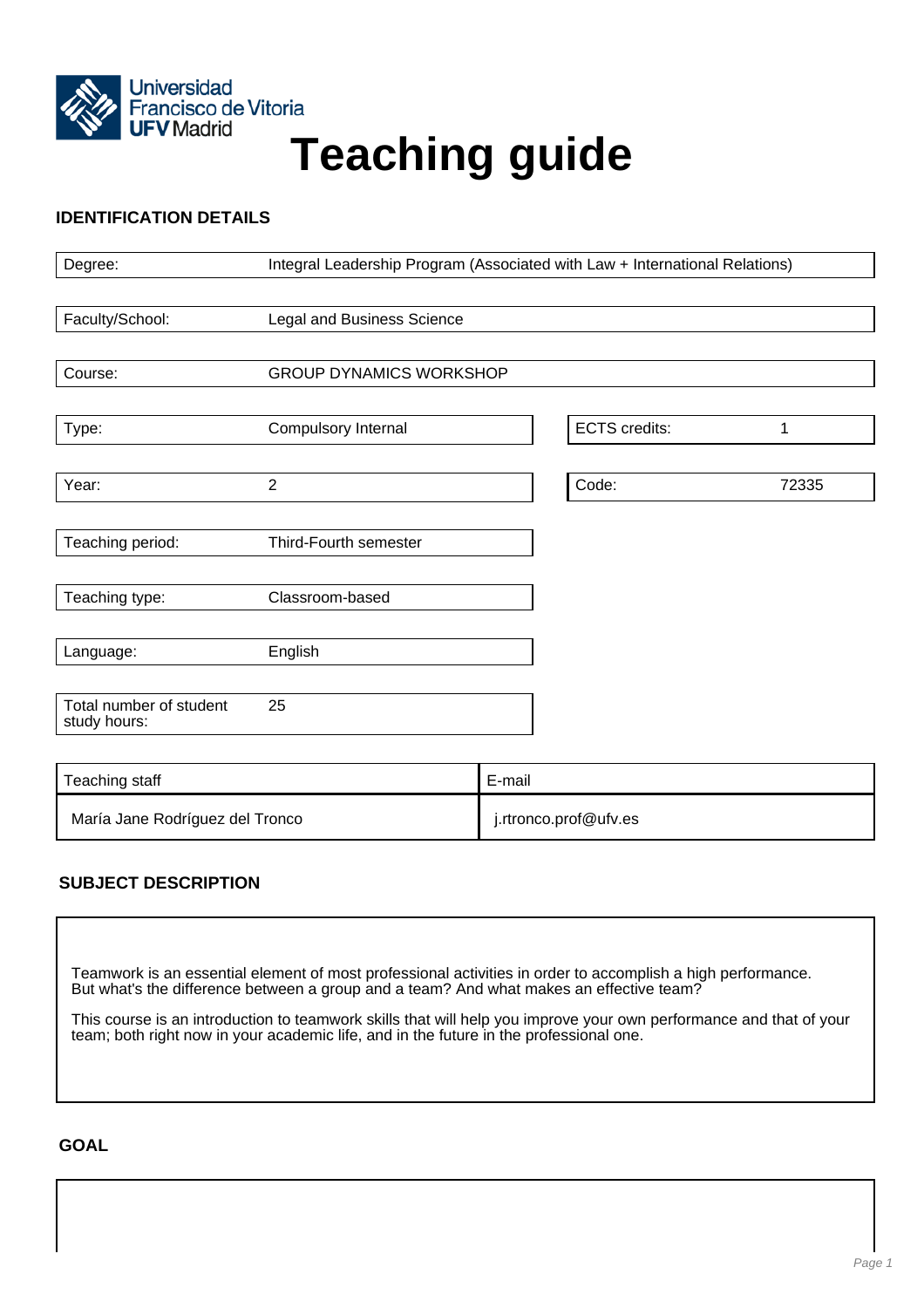Since the beginning of time people have formed groups; we are SOCIAL BEINGS. The groups are the basis of family life, leisure, work, etc.

The behavior of the group goes from total chaos to more resounding success. And groups enjoy greater success if they become more productive units called TEAMS.

The objective of this course is to develop in the participants an awareness of what the teams are, how important is the development of team spirit as a factor of professional and organizational success, as well as acquiring knowledge and skills to contribute to the development of a HPT - High Performance Team.

The specific aims of the subject are:

Develop awareness of the differences between group and team.

Understand what is and how a high performance team develops.

Become aware of how individual behaviors and actions can affect team performance.

Be able to identify the phase in which a team is to help the evolution of it.

Recognize the dysfunctions that make a team not advance and get involved in its improvement, learning the key points of action.

Know the dimensions that must be met to build and contribute to the development of a High Performance Team (HPT).

Develop confidence and interpersonal communication skills as key to an HPT.

## **PRIOR KNOWLEDGE**

To follow this course students are expected to review the main concepts covered in the course "Personal Development Workshop (Taller de Herramientas de Desarrollo Personal)" from Year 1, as well as their MBTI Myers-Briggs Type Indicator report.

## **COURSE SYLLABUS**

- 1. Fundamentals of Teamwork: 1.1. Groupthink vs Teamthink.
	- 1.2. The value of complementarity and synergy.
- 2. Phases in the development of a team: 2.1. Stages of Team Development (Tuckman).
- 3. What is and how a HPT develops:
	- 3.1. The 8 areas of an excellent team.
	- 3.2. Dysfunctions of a team. Trust as a key element.
	- 3.3. Dimensions of a team: productivity + positivity.
- 4. Interpersonal Communications Skills for Teamwork:
	- 4.1. The importance of active listening and empathy.

 4.2. Fundamental Interpersonal Orientation Behavior (FiroB): how to adapt our communication to the interpersonal needs of others.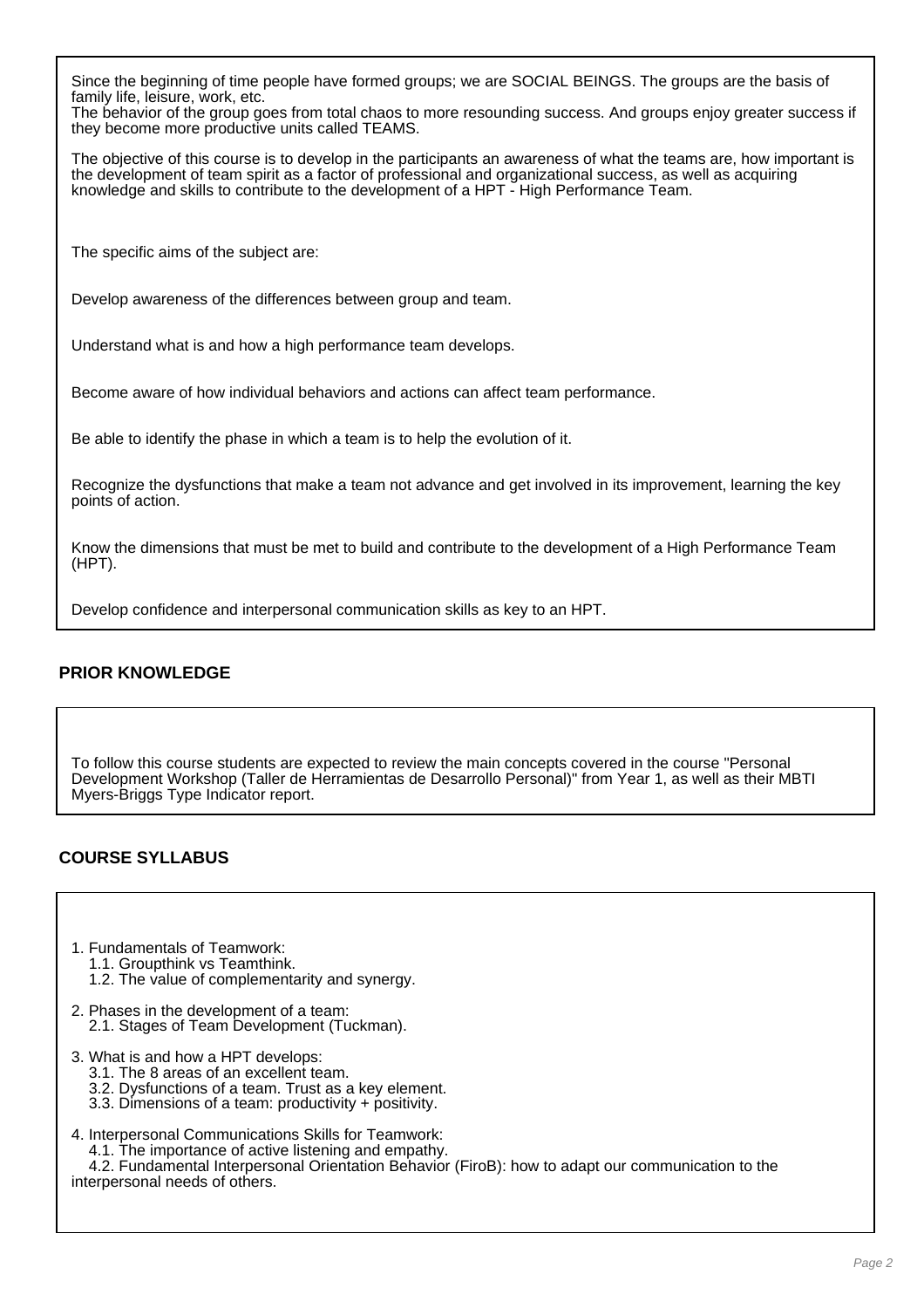# **EDUCATION ACTIVITIES**

There are several personal skills essential to promote teamwork. Like other competences, a previous awareness of the point of departure and the objective that we want to achieve is needed for its development. For this purpose we will incorporate the methodology of group coaching to further enhance self-discovery, reflection, internalization, learning and implementation of the concepts discussed.

Apart from the face-to-face classes, the students will have to do a team work, as well as some individual exercises, among which are the FiroB questionnaire and a personal essay.

#### **DISTRIBUTION OF WORK TIME**

| <b>CLASSROOM-BASED ACTIVITY</b> | INDEPENDENT STUDY/OUT-OF-CLASSROOM<br><b>ACTIVITY</b> |  |
|---------------------------------|-------------------------------------------------------|--|
| 10                              | 15                                                    |  |
| hours                           | hours                                                 |  |

#### **SKILLS**

Ability to communicate with others assertively.

Ability to work as a team, assuming leadership when necessary.

## **LEARNING RESULTS**

The student will be able to identify the dimensions and key areas to build a high performance team.

The student will be able to identify the stage of development in which the team is to adapt his behavior and facilitate its evolution and maturity towards a high performance.

The student will be able to adapt his style of communication to the needs of the team and the personality profile of its members, with the aim of creating and maintaining the positivity that it needs for its proper development.

The student will be prepared to become aware of the importance of emotional intelligence in the communication and influence with others.

#### **LEARNING APPRAISAL SYSTEM**

- Attendance and participation in class / workshops: 60% (\*)
- Team project: 25% (\*\*)
- Individual essay: 15% (\*\*\*)

(\*) It will be necessary to attend at least 80% of the classes, in order to qualify this concept and weigh in the final grade of the course.

\*) Team project is mandatory. At least a grade of 5/10 will be necessary to weigh in the final grade of the course. (\*\*\*) Individual essay is mandatory. At least a grade of 5/10 will be necessary to weigh in the final grade of the course.

OBSERVATIONS:

To pass the course, a final grade of 5/10 will be necessary. Students who are unable to attend class in a justified manner will have to apply for the corresponding academic dispensation at least 15 days in advance. And each